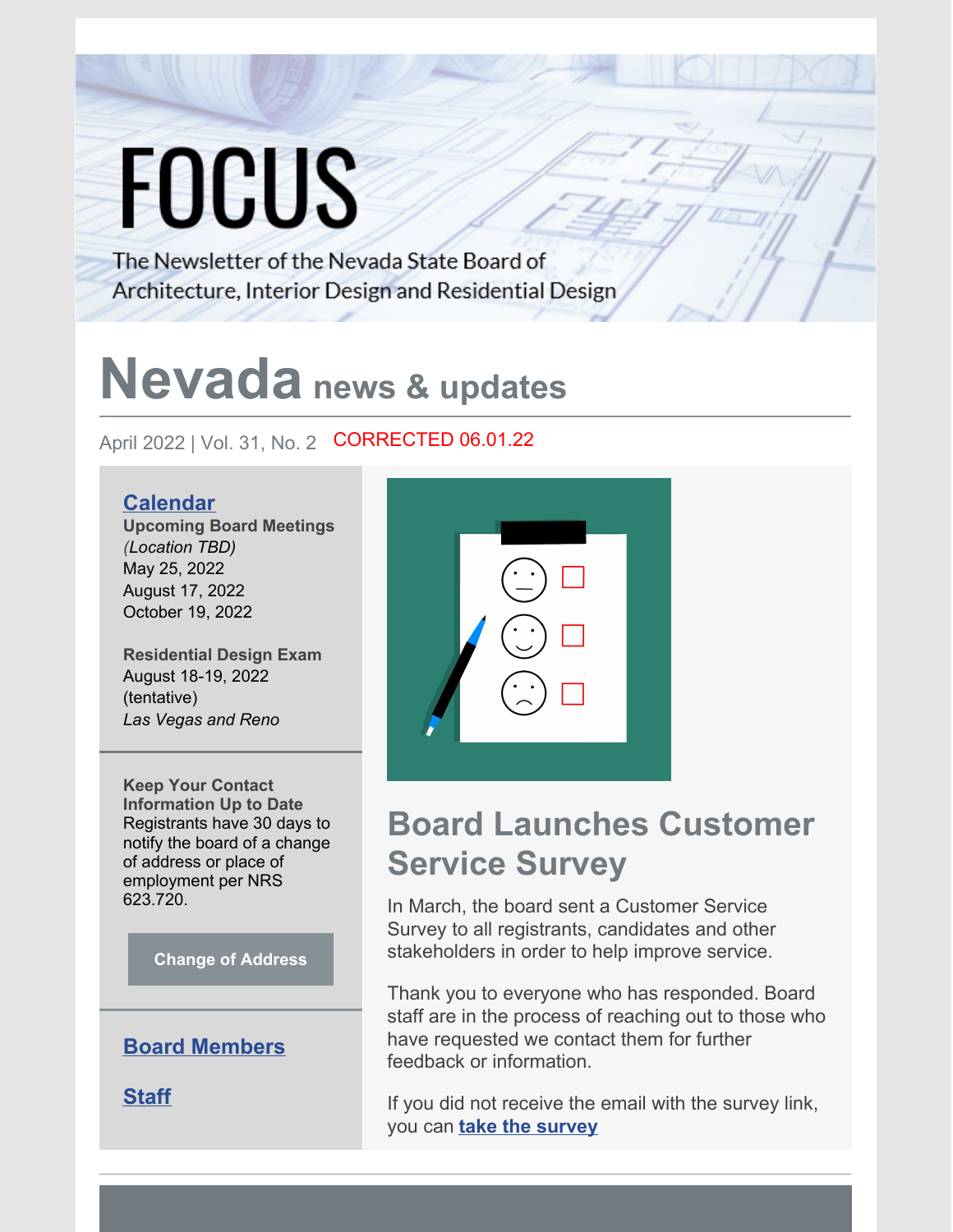**Firm Owners: Don't Forget to Update the Board of New Firm Ownership and/or Management**

**NAC [623.740](https://www.leg.state.nv.us/NAC/NAC-623.html#NAC623Sec740)** requires every firm using a corporate or fictitious name have its name approved by the board. We refer to this as "firm name approval." **These firms are required to notify the board in writing within 30 days after there are any changes in the ownership or management of the firm.** Additionally, if the firm decides to change its name, it must have the new firm name approved by the board.

**NRS [623.349](https://www.leg.state.nv.us/NRS/NRS-623.html#NRS623Sec349)** allows registrants to form business organizations or associations with persons who are not licensed, as long as two-thirds of the ownership is held by design professionals licensed under NRS 623, 623A or 625. We refer to this as "firm registration." **If these firms are corporations, they must give the board a complete list of all stockholders with their initial application and update the board annually thereafter within 30 days of the corporation's annual meeting.**

For information about firm name approval and firm name [registration,](http://nsbaidrd.org/firms/)**please visit our website** or contact the board office.

### **NCARB News**

#### **Analysis of Practice Survey Launched**

Earlier this month, NCARB launched its once-in-a-decade Analysis of Practice. This study is the largest and most comprehensive study undertaken to date, exploring everything from advances in technology to shifts in



cross-professional collaboration and specialization.

Nevada uses the experience and examination programs developed through NCARB to assess architecture applicants' readiness for licensure and to regulate the practice to ensure public health and safety. Insights from the Analysis of Practice study will shape the future evolution of these programs, so it is important that Nevada registrants are wellrepresented in the study.

NCARB is seeking the input of architects, candidates and other design professionals. To participate, individuals should visit **[www.analysisofpractice.com](http://www.analysisofpractice.com/)**. The survey includes 12 individual sections and will take approximately 50 minutes to complete. Participants can complete the survey in one sitting or complete one section at a time. The final survey will close on April 29 at 5 p.m. EST.

#### **ARE Migration to PSI Update**

The change in testing vendors for the ARE is happening this summer. Tests will continue to be administered by Prometric through May 31. Beginning June 14, all tests will be administered by PSI.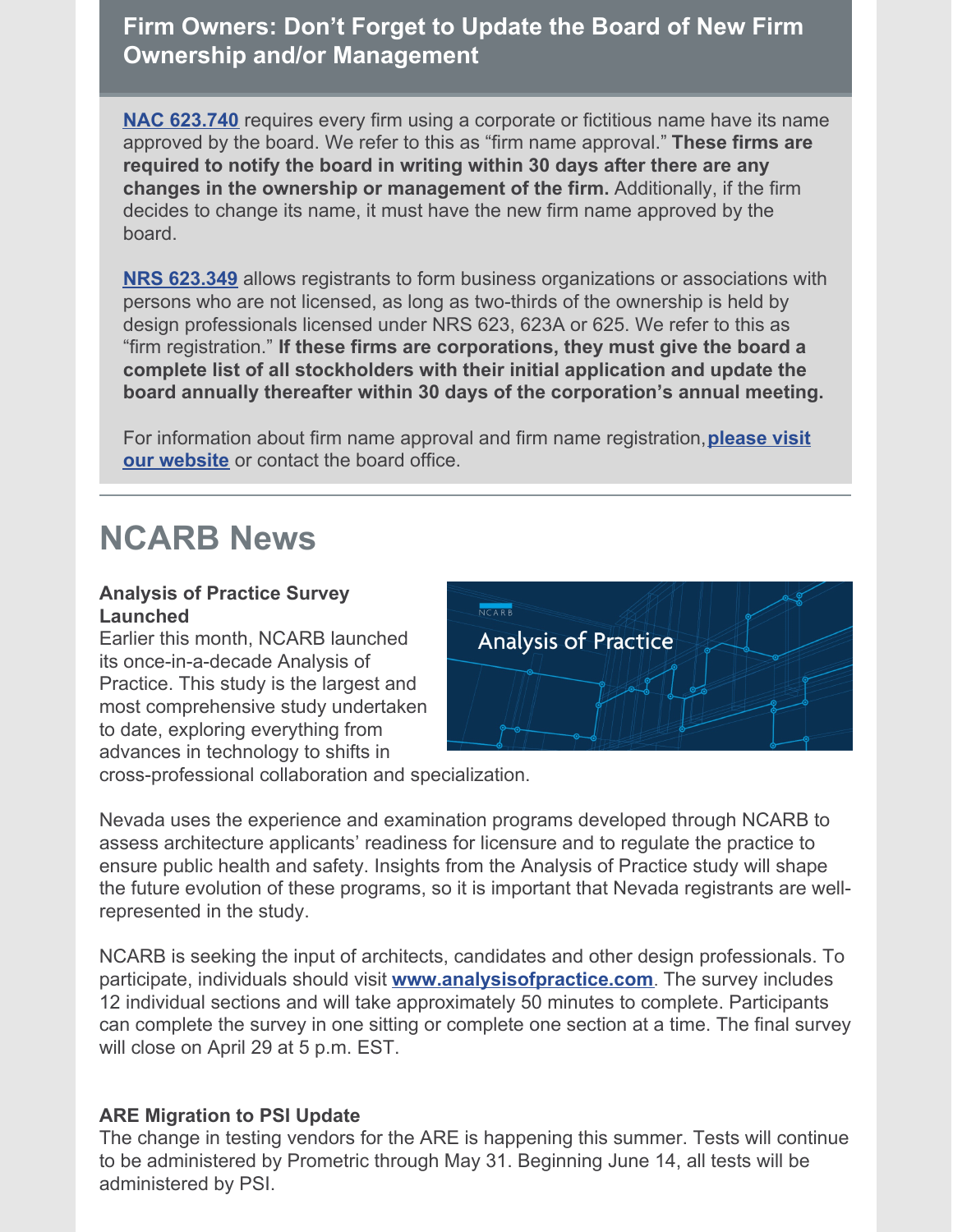Later this spring, exam candidates can choose whether to migrate seat credits to PSI or keep testing with Prometric. Once an appointment is scheduled with Prometric, it cannot be transferred to PSI. Candidates who have an appointment scheduled with Prometric will have to take the test with Prometric or forfeit the cost of that appointment. Tests with Prometric will continue though May 31.

NCARB says the switch to PSI will allow for a better exam experience, including more direct customer service, more flexible and less expensive exam rescheduling, more detailed feedback on failing score reports, and more **[physical test center locations](https://www.ncarb.org/sites/default/files/PSITestCenters.pdf)**.

## **New Registrants by Examination**

#### **Architects**

Torrey D. E. Tracy (Fayetteville, AR) #8850

Taylor John Wolak (Las Vegas) #8851 Amy N. Cordes (Henderson) #8867

#### **Registered Interior Designers**

Carina Gaytan (Las Vegas) #283-ID Erica A. McLaughlin (Sun Valley, ID) #284-ID (Las Vegas, NV)

#### **Residential Designers**

Edgar D. Montalvo (Las Vegas) #412-RD David Chacón Jr. (Long Beach, CA) #413- RD









## **CEU Opportunities**



#### **NSBAIDRD / AIALV Announce Dates for Annual CEU Seminar**

The 10th Annual NSBAIDRD / AIALV CEU Seminar is scheduled take place



**NCARB Continuum Education** *[Client Pressure and the Duty of the](https://ce.ncarb.org/program_online_view_sa.php?prc=internal&pid=275) Architect (1 HSW)* This course prepares the architect to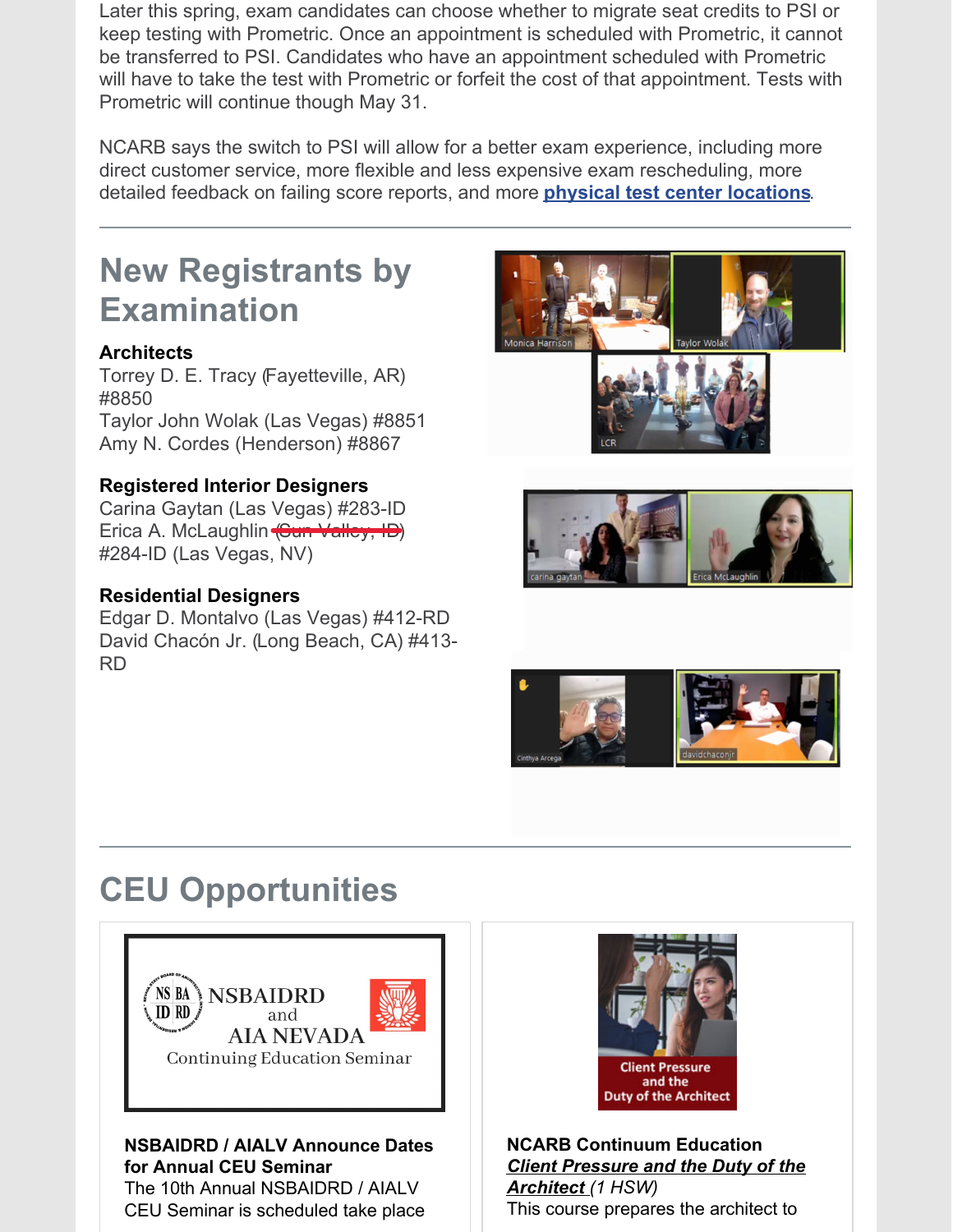on **November 4, 2022**. In response to attendee feedback, this year's seminar will again be held in a virtual format. Speaker line-up and further details will be announced later this year.

recognize and respond appropriately to ethical dilemmas encountered at work, especially when engaging with forceful clients or clients with differing values. The three scenarios presented will help the architect successfully recognize potential ethical challenges and build effective strategies to meet their duty to the client and the public.

## **CIDQ Seeking Public Member for Board of Directors**

CIDQ is recruiting members for its 2023 Board of Directors, including a Public Member.

The Public Member is charged with representing the public interest in the interior design profession. To be eligible for the Public Member position on the CIDQ Board of Directors, individuals must meet certain criteria:

- Not be, nor have been, a practitioner or educator of interior design or architecture
- Not be, nor have been, the spouse, child, parent, or significant other of a practitioner or educator of interior design or architecture
- Be unaffiliated with any Officer, Director, Council Delegate, member of Member Board or Council staff member.

For more information about the CIDQ Board of Directors nominations and service requirements, visit **[www.cidq.org/nominations](http://www.cidq.org/nominations)**. Applications will be accepted through May 13, 2022.



**What do I need to do if I want to use a DBA (Doing Business As) or FFN (Fictitious Firm Name) instead of the legal name of my business?**

Most importantly, make sure your business is licensed through the Nevada Secretary of State. Once you have your State Business License, you can register your DBA or FFN with any Nevada County Clerk. Please provide any DBA/FFN documentation when applying for firm approval or registration with the board.

More questions about the firm name registration and approval process? Please contact the board at 702-486-7300.

#### **Disciplinary Actions (January 21 through March 23, 2022)**